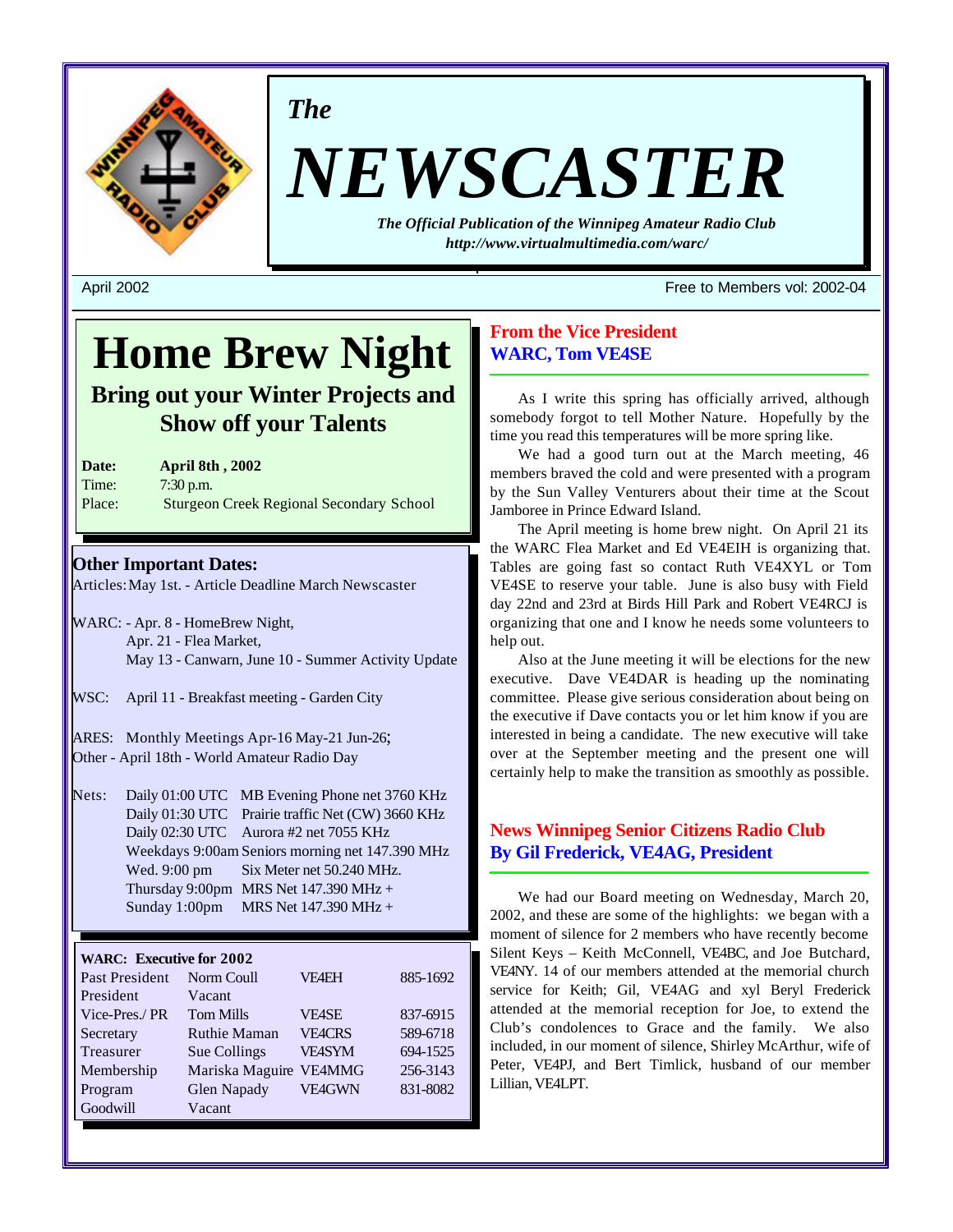We received the audit report from Albert, VE4AX and Joe, VE4WF, and we thank these 2 members for their diligent work in checking our financial records for the year 2001. Albert, VE4AX, made a short thank-you speech, on behalf of the Board, to Gladys, VE4GE, who has been our treasurer for five years! Gladys received a loud applause.

We read an e-mail, forwarded to us by Derek, VE4HAY, regards World Amateur Radio Day taking place on Thursday, April 18th, 2002. It was suggested that the Club operate on this day for contacts to celebrate WARD.

The Club has purchased 6 used Pentium computers, which will be networked, and used for packet, as well as computer training for people in the community. We hope to be able to offer basic courses in word processing, spreadsheet operation, etc. within the next few months, or by early Fall at the latest. Nominal fees will be charged.

On Mar. 5, we had 6 students in the CW class pass their exam; the 2 failing have had extra training, and will be re-tested soon.

Permission has been granted for the use of WSCRC premises by the Manitoba Repeater Society for its Annual Meeting on Wednesday, April 24, at 7:00 p.m. (doors open at 6:30), and by the WPGARES-WARC Manitoba Marathon Group for use a Net Control Station for the running of the Marathon on Sunday, June 16, from 0530 – 1330 hrs.

Our Club was invited to a special meeting of the Old St. Vital Biz, a business group that comprises 200 businesses in old St. Vital, to get acquainted with other public service



groups in this area, to learn what services we all perform and to band together for mutual support and communication. Those attending from WSCRC were President Gil, VE4AG, our Treasurer, Ed, VE4YU, and our Computer committee head, Harsha, VE4SAI.

We are re-writing our Agreement of Understanding with the Manitoba Red Cross, and hope to have this ratified at their Board meeting on May 4. We also learned that they are having a S.E.T., at the Caboto Centre on Wilkes, on April 9, to which we have been invited. The new Red Cross building (1111 Portage Ave., next to the RCMP) is being made ready, and they will have their ribbon-cutting ceremony on Monday, June 3.

Our next monthly breakfast meeting is Thursday, April 11, at 9:00 a.m, still at the Garden City Inn, McPhillips at Jefferson.

The next Board meeting of the Club is Wednesday, April 17; and we will have Louis, VE4PLJ, give a motivational talk to us shortly after the conclusion of our business. This will take place approximately 11:30 a.m., and anyone who is interested in hearing Louis speak is welcome to attend. Bring a brown bag lunch – coffee is available.

The Club has a table at the upcoming WARC flea market, and if any members have anything to contribute for this table, please drop your goods off at the Clubrooms, attention Ed, VE4YU.

And, in closing, we congratulate Norm Coull, our Membership Chairman, on his appointment as Mid-West Director of RAC, to finish out the term vacated by Rick Lord, VE4OV, which ends Dec. 31/2002. WSCRC also has the Assistant Director in the person of Adam Romanchuk, VE4SN, our Vice-President. Together, they should make a good team in the representation that RAC enjoys from this Region.





**Sales & Service of Computers & Software Home repairs offered**

**386 Belvidere Street 885-9278 www.escape.ca/~ve4jnf ve4jnf@escape.ca**

**John, VE4JNF**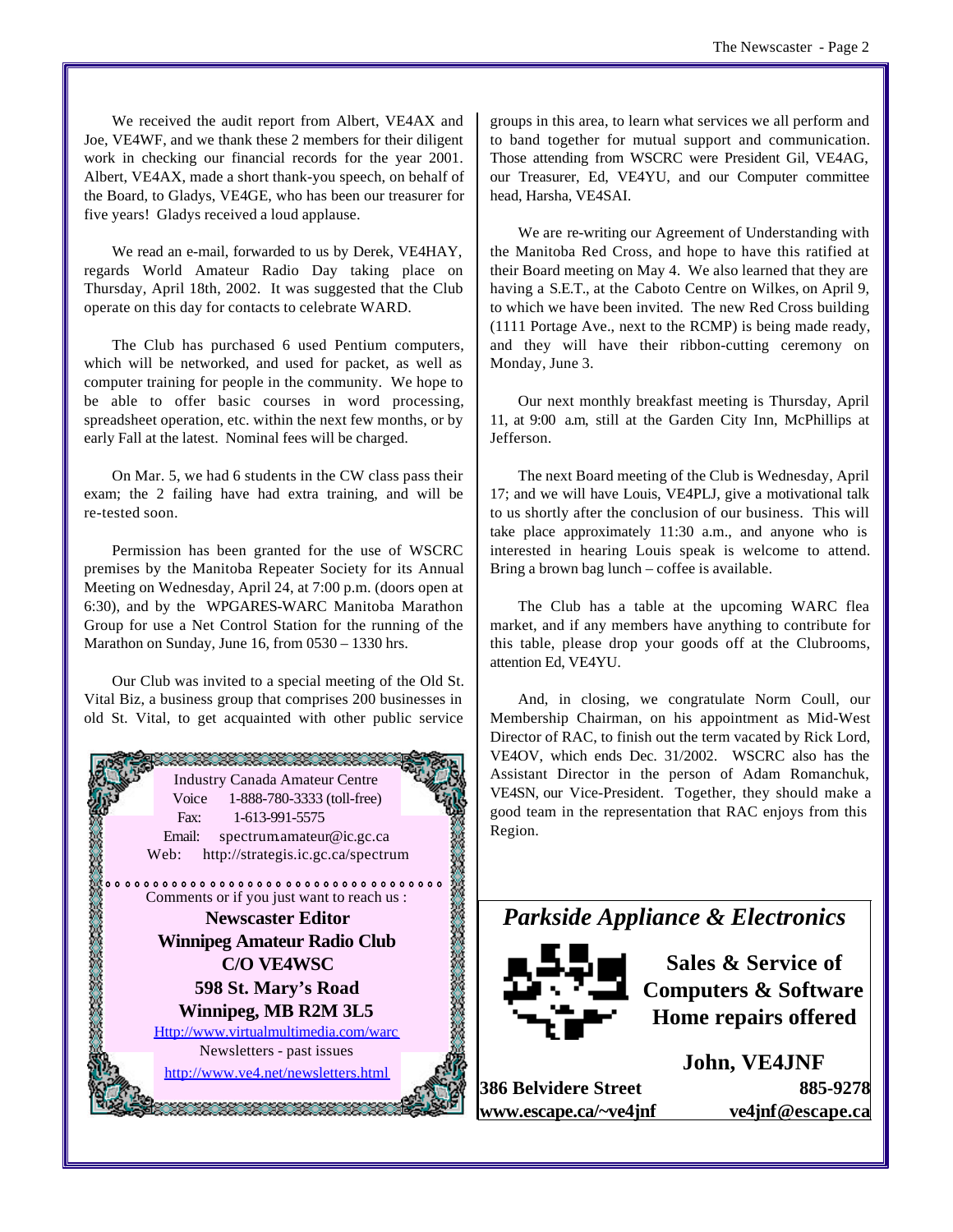# **Minutes for W.A.R.C. March 11th, 2002 Submitted by Ruth, VE4XYL**

Meeting was called to order at 19:30 hrs. Chaired by Tom Mills VE4SE. Tom welcomed everyone, followed by introductions with special guests John Richardson VK5HJR from Adelaide, South Australia and Mike Lynch, a very interested person and soon to become a Ham.

Motion to accept the minutes as printed in the newscaster. Moved by John VE4JNF, seconded by Harm VE4HAZ. Carried

Business arising from the minutes, none. Correspondence. Several QSL cards came for VE4BB from last year's field day.

# *TREASURERS REPORT*

| Opening balance, February 28, 2002           | \$4843.97 |
|----------------------------------------------|-----------|
| Total monthly expenses                       | \$39.43   |
| Petty cash                                   | \$149.52  |
| <b>Bank Balance</b>                          | \$4665.33 |
| Moved by Wayne VE4WR, seconded by Dick VE4HK |           |

that the treasurers report be accepted as presented. Carried

# *STANDING COMMITTEES*

#### *Program by Glen VE4GWN*

April 8, 2002 is home brew night in the cafeteria. May 13 2002, to be announced. June 10, 2002, elections for the new executive and the last meeting until September

#### *MEMBERSHIP*

Mariska VE4MMG, nothing to report except a reminder to all to think "renewal"

#### *RAC REPORT*

Rick Lord, P.Eng., VE4OV RAC Midwest Director has resigned on March 11, 2002. Rick has been a director for the last seven years. In his letter of resignation to the RAC Board and to RAC President Bill Gillis VE1WG, Rick said that he was "just swamped" in his corporation, Probe Industrial Electronics Ltd. and that the increasing workload at Probe demanded more and more of his time. Knowing that the Directorship demands a vigorous and dedicated commitment of time, Rick has named Norm Coull, VE4EH as the new Midwest Director. Norm is the past President of WARC and will finish Rick's unexpired term until 31 December 2002. Rick said that Norm will make an exemplary Director and that Norm is enthusiastically looking forward to his new responsibilities. In Closing, Rick that it was "an honour and a privilege" to serve with such a tireless group of dedicated professionals.

# *MARATHON AND WPGARES REPORT BY JEFF VE4MBQ*

Planning is already well under way for the amateur radio operation for the 2002 Manitoba Marathon Father's day 16 June. The Planning committee is a joint effort of WPGARES and WARC. Members are Richard VE4KAZ, Wayne VE4WTS, Robert VE4RST, Derek VE4HAY, Yori VE4ACX and Jeff VE4MBQ. Coordinator is MBQ, Deputy Coordinators are KAZ and WTS. KAZ and MBQ will be attending the first Technical Committee meeting of the year 21MAR, the plan is to always send two of three people. We are currently making arrangements with repeater owners and have booked WSCRC for net control through Gil VE4AG. Volunteers from last year will be contacted within the next month by a sub-committee of KAZ, WTS, RST. New volunteers are most welcome. There will be a sign up sheet at the WARC flea market and likely the April general meeting. New or veteran volunteers can also register by e-mail if desired: ve4mbq@rac.ca Please give us your name, callsign, mailing address, contact numbers (home, cell, pager), and T shirt size (S,M,L,XL,XXL, etc.)

Don MacKinnon VE4DJM reported that the Federal Government has given the Manitoba ARES

\$15,000.00 for purchasing of radio equipment.

# *DX SLEUTHS by ADAM VE4SN*

Adam congratulated the 5 Hams who have passed the 5wpm cw test. One who got 95% on the written and passed his cw still hasn't got his license yet. A special event is coming up on April 13th to the 15th. It is the 90th anniversary of the loss of the Titanic. A special Event Amateur Radio Station in memory of Jack Phillips, Chief Wireless telegraphist whose sacrifice saved so many lives. He was just 25 when he died. It will start on 08:30 UTC 13th April to 05:47 UTC 15th of April the exact time in the UK 90 years ago when Jack made his last transmission from the Titanic which sank a few minutes later. The contacts will be on CW only, all bands, and the call sign will be the Titanic's call GB90MYG.

# *FLEA MARKET*

Tom VE4SE reminded that Ed Horton VE4EIH is Chairman of the organizing committee for the Flea Market. He needs volunteers. Please call Ed at 885-4084 or Ruth at 837-6915. Ruth and Tom are also booking tables for the event. Call them at 837-6915

#### *FIELD DAY*

Robert VE4RCJ is heading the committee to organize Field Day. It will be held at Birds Hill Pk. On June 22nd and 23rd. Robert needs volunteers in order to put this on. Please contact him as soon as possible.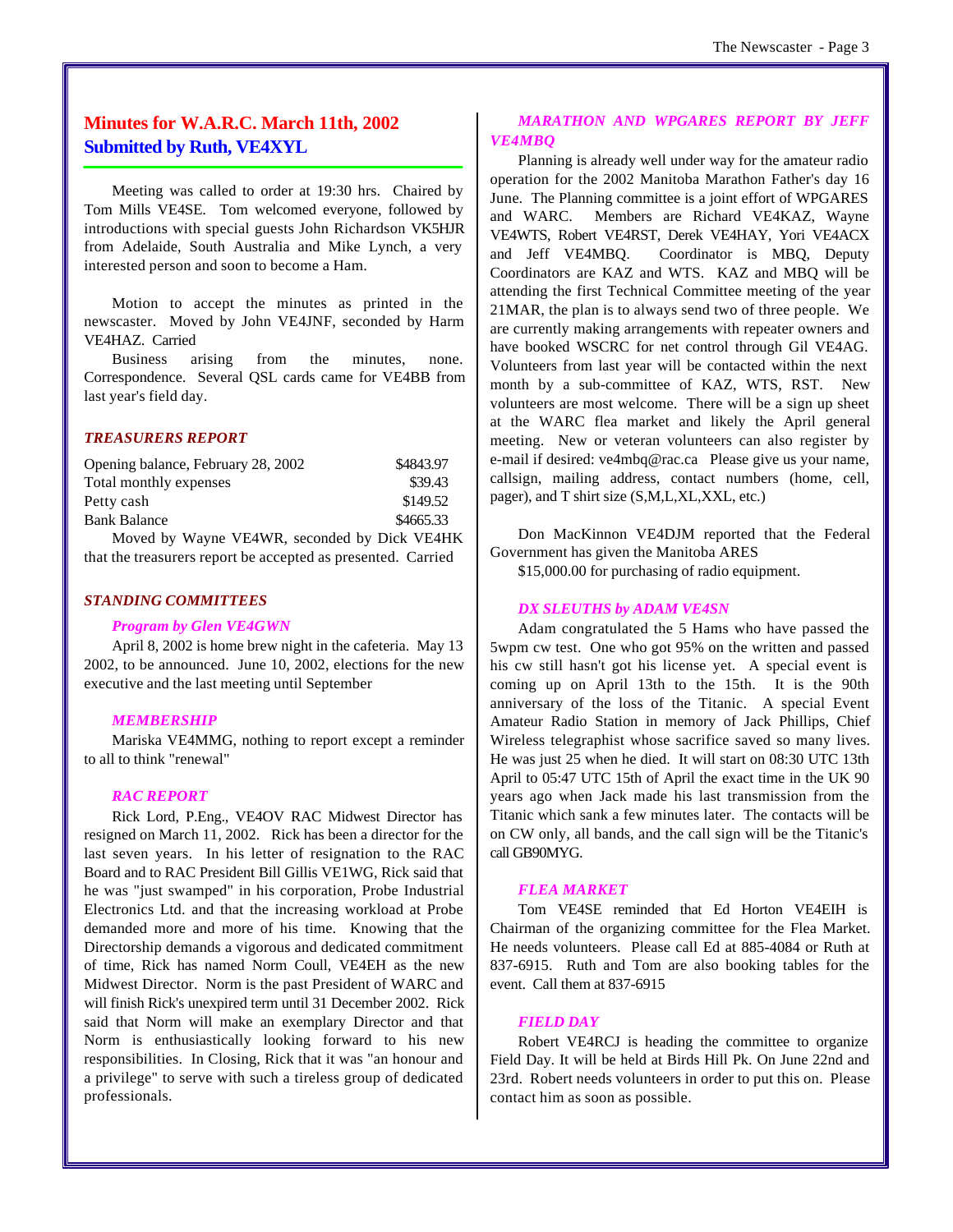#### *INTERNATIONAL HAM FEST*

This event is being held on July 12,13,&14 at the International Peace Garden

# *THRESHERMANS REUNION*

This is being held at Austin Mb on July 24-25-26-27. The amateur radio museum on site is always manned by Radio Amateurs. It's a great event for anyone interested in our history.

# *MANITOBA AMATEUR RADIO MUSEUM (MARM FEST)*

This will be held on August 16th & 17th at Austin Mb. There is a flea market, ladies activities, shuttle service, access to the museum grounds, a delicious full course dinner at 5pm put on by the Austin Community Ladies.

# *ELECTIONS*

Dave Rosner is heading the nominating committee for members willing to stand for election for the new executive board which needs to be elected at the June general meeting. The club needs your support. Please contact Dave if you are willing to stand for election.

#### *WORLD AMATEUR RADIO DAY.*

Tom VE4SE received an e-mail asking if WARC was going to be involved in the celebration. According to the lack of interest from the membership it doesn't appear that WARC will be participating.

# **Semi- Annual WARC Flea Market**

# **April 21 Heritage Victoria Community club 950 Sturgeon Rd.**

\$2.00 Entrance fee Tables are \$5.00 for WARC members, \$10.00 for non WARC members and commercial outlets.

 Ed Horton VE4EIH is the Coordinator. If you would like to volunteer for various jobs please contact him.

Ruth VE4XYL and Tom VE4SE will be selling tables, please contact them at 837-6915 or at 605 Bruce Ave.

Meeting adjourned at 20:20 hrs.

Our sincere thanks to Bob VE4MAQ and his crew The Sun Valley Venturers for the very interesting display of pictures and the video presentation on their visit at Summerside P.E.I. attending the Scouts Jamboree last summer. Bob VE4MAQ expressed a hearty thank you to all for the donations the group received to help while in P.E.I.

# **From the Planning Chair: Glen, VE4GWN**

I see that another month has come and gone. For those of you who missed the March meeting, we were given a wonderful presentation by Bob Poole, VE4MAQ. Bob covered how he and other members of VE4SVV, the Sun Valley Ventures, made out in Summerside PEI this past summer. Bob, on behalf of all members of VE4SVV, thanked WARC and individual members for the donations that helped their trip to be as successful as it was. Bob was supported by: Don Schellenberg, VE4DOG, & Cindy Bell, VE4BUG (both advisors for VE4SVV) plus the following members: Graham Poole, VE4GRM, Eric Schellenberg, VE4ERS, Matt Lacasse, VE4MAT and Andy Slusarchun (soon to be tested). As well they had a Honouree Member John Richardson, VK5HJR. John will be here for about a year and I hope to hear him on the air SOON, and see him at other meetings.

April is just around the corner and with it comes Home Brew Night. Bring out your projects, there are prizes to be won. This is one of my personal favourite meetings each year. Come out and see what has been built this year, and bring a friend.

In an earlier article I listed my schedule for programs until June, and said that it may change... well it has. The May meeting will now be Jeff, VE4MBQ, who is giving a timely presentation on CANWARN. This will be a good time for all local amateurs to find out what CANWARN is all about.

June will be both Election night and reports form standing committees. We should get a final report on the Flea Market, plus an update on both the Manitoba Marathon and Field Day. Thank you to the members who are working so hard to bring these and other events into reality.

I'm also going to thank Mark, VE4MAB, for updating the WARC web page [http://www.virtualmultimedia.com/warc/.](http://www.virtualmultimedia.com/warc/)

I hope to see all of you at each of these meetings. Remember without your attending the meetings or helping out with all of the events, there would be no WARC.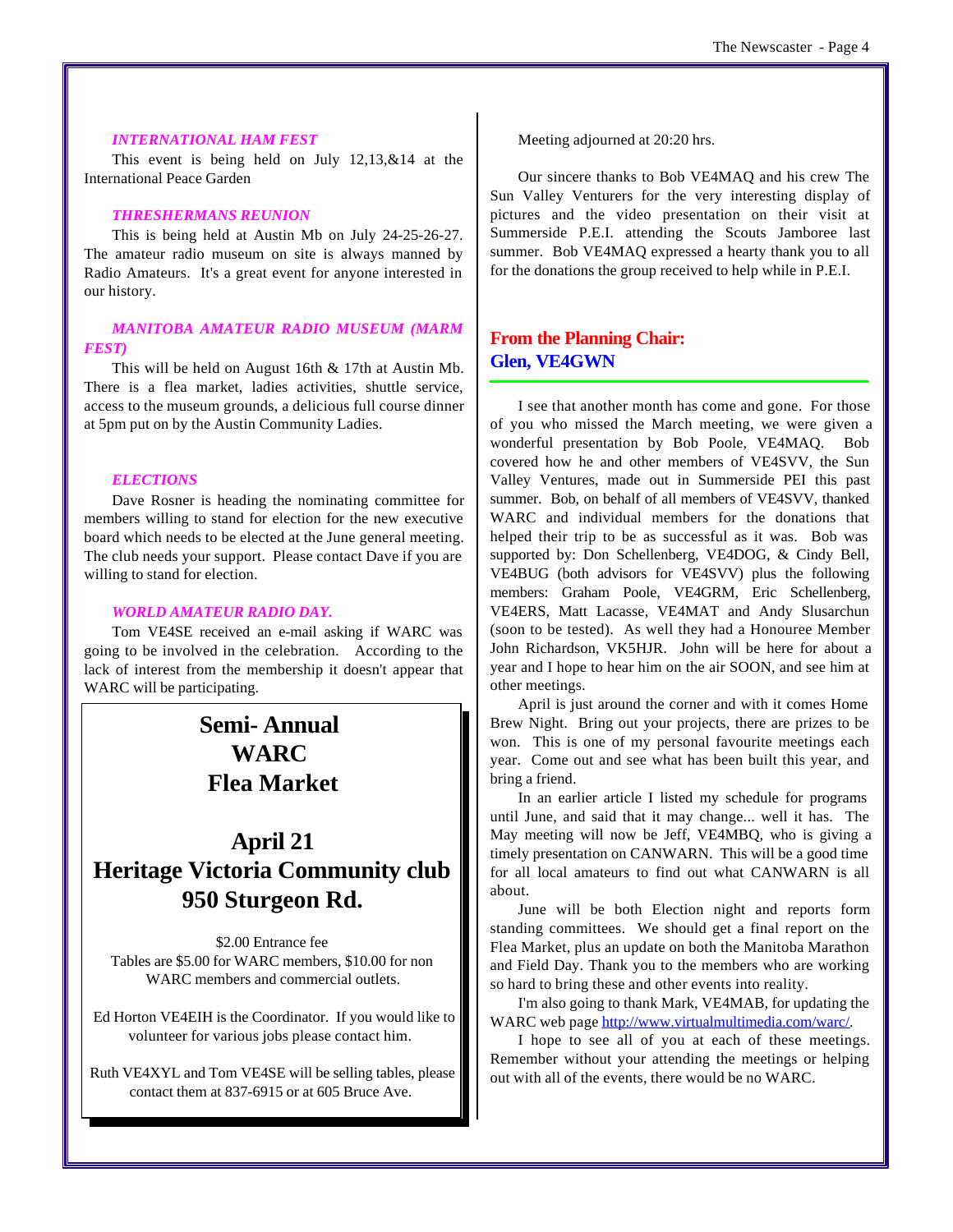# **MANITOBA MARATHON Jeff Dovyak VE4MBQ**

Planning is already well under way for the amateur radio operation for the 2002 Manitoba Marathon, Father's Day 16JUN.

The planning committee is a joint effort of WPGARES and WARC. Members are Richard VE4KAZ, Wayne VE4WTS, Robert VE4RST, Derek VE4HAY, Yori VE4ACX, and Jeff VE4MBQ. Coordinator is MBQ, Deputy Coordinators are KAZ and WTS.

We are currently making arrangements with repeater owners and deciding on a location for Net Control. Volunteers from last year will be contacted within the next month. New volunteers are most welcome. There will be a sign-up sheet at the WARC Flea Market and likely the MARCH and APRIL general meetings. New or veteran volunteers can also register by e-mail if desired:

ve4mbq@rac.ca

Please give us your name, callsign, mailing address, contact numbers (home, cell, pager), and t-shirt size (S, M, L, XL, XXL, etc).



This is a picture of my dad, VE4LF his ham shack on Ingersoll Street in the 50's Submitted by Dave Wood ,VE4KU

# **Contest Calendar**

#### *April*

| <b>MARAC County Hunters Contest</b> | <b>SSB</b> | 0000Z      | Apr 6            |
|-------------------------------------|------------|------------|------------------|
| <b>SP DX Contest</b>                |            | 1500Z      | Apr 6            |
| <b>EA RTTY Contest</b>              |            | 1600Z      | Apr 6            |
| Missouri QSO Party                  |            | 1800Z      | Apr 6            |
|                                     |            | 1800Z      | Apr <sub>7</sub> |
| YLRL DX to NA YL Contest            | CW         | 1400Z      | Apr 10           |
| <b>JIDX HF CW Contest</b>           |            | 2300Z      | Apr 12           |
| <b>QRP ARCI Spring QSO Party</b>    |            | 1200Z      | Apr 13           |
| EU Spring Sprint, SSB               |            | 1500Z      | Apr 13           |
| His Maj. King of Spain Contest      |            | 1800Z      | Apr 13           |
| Yuri Gagarin Int. DX Contest        |            | 2100Z      | Apr 13           |
| <b>UBA Spring Contest</b>           | <b>SSB</b> | 0600Z      | Apr 14           |
| YLRL DX to NA YL Contest            | <b>SSB</b> | 1400Z      | Apr 17           |
| <b>Holyland DX Contest</b>          |            | 0000Z      | Apr 20           |
| <b>TARA Spring Wakeup</b>           |            | PSK310000Z | Apr 20           |
| <b>YU DX Contest</b>                |            | 1200Z      | Apr 20           |
| <b>GACW CW DX Contest</b>           |            | 1200Z      | Apr 20           |
| <b>EU Spring Sprint</b>             | CW         | 1500Z      | Apr 20           |
| Michigan QSO Party                  |            | 1600Z      | Apr 20           |
| Ontario QSO Party                   |            | 1800Z      | Apr 20           |
| Harry Angel Memorial Sprint         |            | 1100Z      | Apr 25           |
| <b>SP DX RTTY Contest</b>           |            | 1200Z      | Apr 27           |
| <b>Helvetia Contest</b>             |            | 1300Z      | Apr 27           |
| Florida QSO Party                   |            | 1600Z      | Apr 27           |
|                                     |            |            |                  |
|                                     |            |            |                  |

# *May*

| <b>IPA</b> Contest                  | CW  | 0000Z | May 4    |
|-------------------------------------|-----|-------|----------|
| <b>MARAC County Hunters Contest</b> | CW  | 0000Z | May 4    |
| 10-10 Int. Spring Contest           | CW  | 0001Z | May 4    |
| Indiana QSO Party                   |     | 1300Z | May 4    |
| Massachusetts QSO Party             |     | 1800Z | May 4    |
|                                     |     | 1100Z | May 5    |
| <b>ARI</b> International DX Contest |     | 2000Z | May 4    |
| <b>Connecticut QSO Party</b>        |     | 2000Z | May 4    |
|                                     |     | 1200Z | May 5    |
| <b>IPA</b> Contest                  | SSB | 0000Z | May 5    |
| <b>VOLTA WW RTTY Contest</b>        |     | 1200Z | May $11$ |
| <b>FISTS Spring Sprint</b>          |     | 1700Z | May $11$ |
| CQ-M International DX Contest       |     | 2100Z | May 11   |
| <b>Baltic Contest</b>               |     | 2100Z | May 18   |
| CQ WW WPX Contest                   | CW  | 0000Z | May 25   |
| <b>QRP ARCI Hootowl Sprint</b>      |     | 2000  | May 26   |
| MI QRP Memorial Day CW Sprint       |     | 2300Z | May 27   |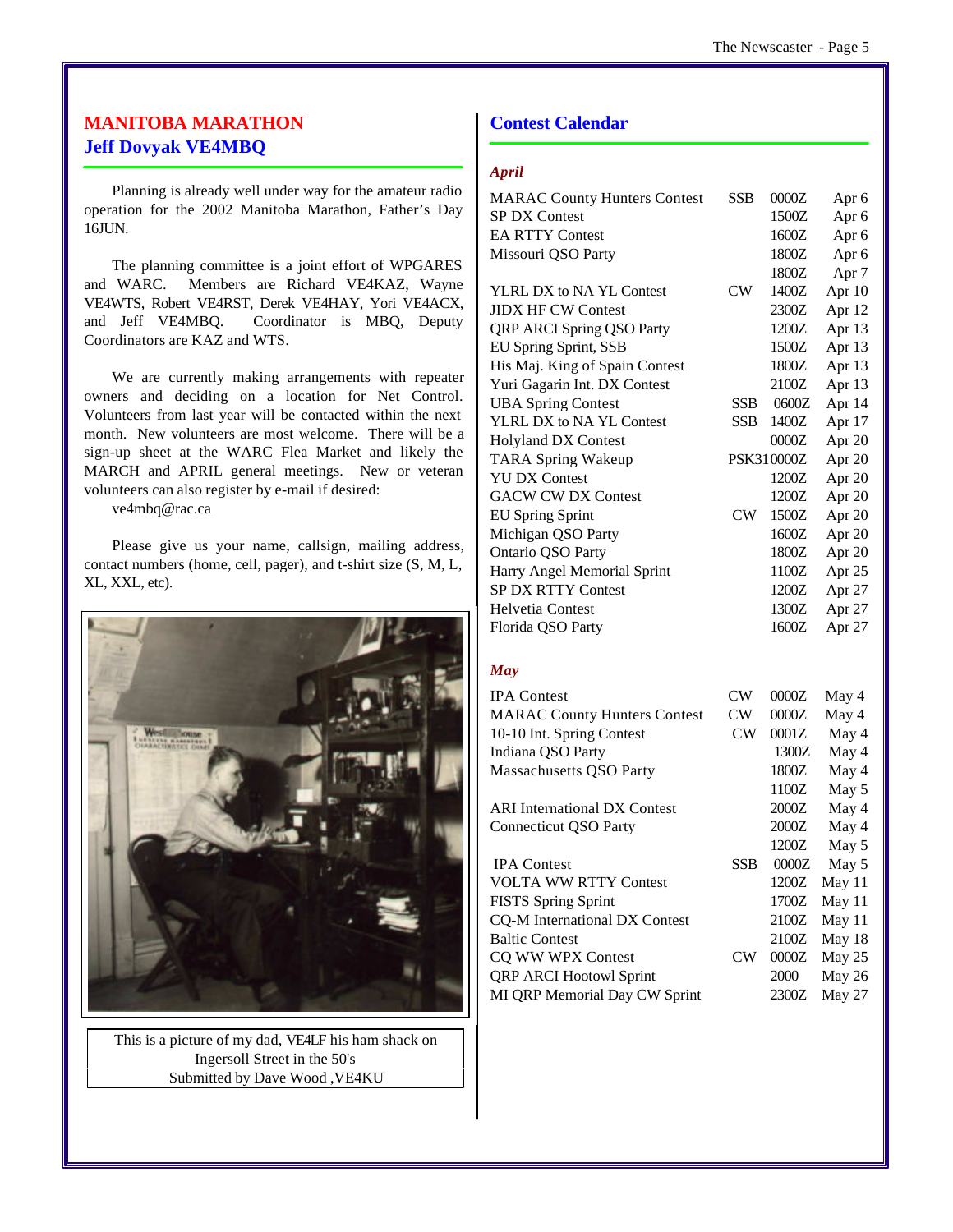# **LET'S TALK CW! By Adam Romanchuk VE4SN**

It's incredible! You can hardly believe it, but it's true! You have passed your 5 word per minute cw exam and have gained the right to communicate on the lower frequency H.F. bands. So here you are seated in front of an H.F. Transceiver with a morse key attached to it. For whatever reason, you have decided to try out your new- found expertise and seek out some QSO's on cw. Perhaps a microphone was not included with the rig in question or perhaps your sense of accomplishment is at an all time high!

Nonetheless, here you are and at once you begin to tune around the selected band in areas that were only talked about when you first got your basic license. You are hearing cw signals which you might find difficult to copy because it seems all these stations are sending at speeds a wee bit above 5 words per minute! Don't despair or even think about giving up. For the first go around, find a quiet spot on the band if one is readily available and prepare to go fishing on your own.

Before you even touch the key, listen for a minute or so to ascertain that the spot you have picked is not being used by someone else. This is just common courtesy. Then transmit "QRL?". We all know that QRL? asks "are you busy?". In this case we are asking if the frequency is busy. If it is, you will hear "yes" sent in cw. Silence denotes that the frequency is available. Do this procedure a couple of times to be sure. Some seasoned operators use only the question mark to ask if the frequency is busy, but I would suggest that QRL? be used as it eliminates any ambiguity.

Okay, we have established a clear spot and now we are ready to send out a general call, looking for another station. Go to it and begin sending "CQ CQ CQ DE VE4SN VE4SN VE4SN K". Repeat this procedure once or twice more. DO NOT make the mistake of sending CQ multi times followed by your call sign only once! Anyone listening will get impatient with you and move on to someone else. Remember, send at the speed with which you are comfortable to receive. Most Hams out there will respond at the same speed that you are sending. And if they don't, then ask them to do so by sending QRS which means, "Please send more slowly".

Someone decides to answer your call. Depending on your antenna system and the power of your transceiver, more than likely it will be a station from somewhere in the United States as there are a large number of Hams there and they are close to us geographically. You will hear the following: VE4SN DE W3ABC W3ABC W3ABC K Notice that your call is sent only once while his (or hers) is sent three times. This is just common sense! After all, you know your own call so why should you have to hear it a half dozen times? But W3ABC is new so it is sent at least three times. Remember this for times when you will be answering CQ calls.

At this point in time I will digress slightly and bring up the matter of CW LINGO. If you are new to cw communications, you will run into a form of language which might make you think you are entirely in a different Universe! Morse code abbreviations were developed in order to keep message sending brief and easier to decipher. The Q code, which was introduced to you during the Basic Radio Course was developed so that International radio operators whose primary language was not English could understand the information being transmitted. For example, QRM meant "I am being interfered with" regardless what language you spoke.

You have been introduced to a couple of these short forms already, namely "DE" and "K". The former is just straight Latin for "THIS IS" while the latter means "OVER TO YOU". Could you imagine sending in Morse the phrase "OVER TO YOU" instead of just "K"?

I will list a few more of the more common abbreviations you will encounter.

| <b>TNX</b>           | thanks                                |
|----------------------|---------------------------------------|
| TU                   | thank you                             |
| <b>FER</b>           | for (just easier to send an "E")      |
| UR                   | your                                  |
| RST                  | readability, signal strength, tone    |
| ES                   | and                                   |
| GM                   | good morning                          |
| Œ                    | good evening                          |
| KΝ                   | over to only the station I'm working  |
| WX                   | weather                               |
| <b>RPRT</b>          | report                                |
| R                    | received (although QSL is used a lot) |
| AR (sent unbroken)   | end of message                        |
| AS (sent unbroken)   | please wait                           |
| SK (sent unbroken)   | end of work (I'm gone)                |
| HR                   | here                                  |
| HW                   | how                                   |
| <b>CPY</b>           | copy                                  |
| BΚ                   | back                                  |
| CUL                  | see you later                         |
| <b>CUAGN</b>         | see you again                         |
| $\operatorname{GUD}$ | good                                  |
| SΝ                   | soon                                  |
| TEMP                 | temperature                           |
| PSE                  | please                                |
| SIGS                 | signals                               |
| 73                   | best regards (NEVER send "best 73")   |
| 88                   | love and kisses (make sure it's a YL  |
|                      | you are talking to)                   |
|                      |                                       |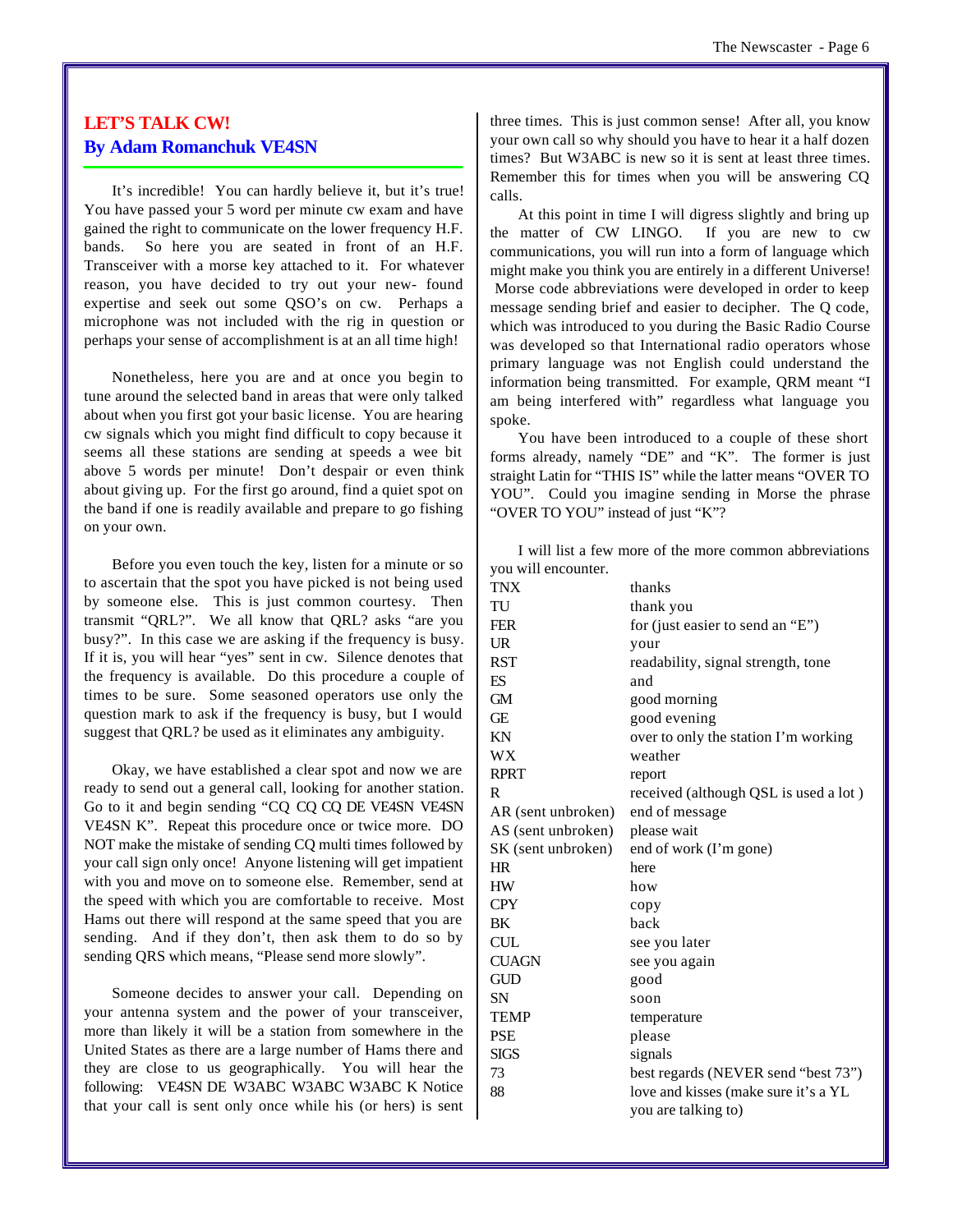There are probably others you will encounter that are made up by various ham operators but the above list is pretty well complete.

And now back to our QSO. W3ABC has answered your call and turns it back to you. From here on in you behave as you would if you were in face to face contact with W3ABC. Thank him (or her) for the call "TNX FER CALL". Again it's just common courtesy. The most important piece of information to another ham operator is the status of his (or her) signals; how are you receiving him (or her). So you comply by sending this information next. "UR RST 599 599 599". Notice that the report is numerical. It is configured thus:

#### READABILITY (1 to 5)

1 being unreadable and 5 perfectly readable SIGNAL STRENGTH (1 TO 9) 1 being very poor and 9 very strong

TONE (1 to 9)

1 rough, hissing and 9 purest DC note

You can see that a 599 signal is what we all like to hear!

Now we get to the personal aspects. Send your name: "MY NAME IS JOHN JOHN JOHN". Don't bother with surnames as it doesn't matter and nobody cares anyway. Notice we send this information three times. It doesn't hurt anything and it might prevent requests for repeats. We also did this for the RST report. Then send your QTH; (your location) and repeat three times. Remember that a lot of Hams don't even know that your city or town exists! "MY QTH IS WINNIPEG WINNIPEG WINNIPEG".

Now you want to know something about W3ABC so hand it back to him (or her).

"SO HW CPY? W3ABC DE VE4SN K". You both know each others call signs so it's normal to send it once only. Some seasoned operators simply send "BK" which signifies "back to you", but I recommend using call signs until you get into serious cw contest or heavy DX'ing. After these simple pleasantries, you can if you wish send out information about your equipment, your family, the weather or whatever. Just stay away from the controversial subjects like politics and religion!

As someone new to the ancient mode of cw, you'll more than likely do very well and run into very little opportunity to be a first class LID, (a poor operator). However as your skill and your speed increases along with your confidence, you'll probably delve into the more exotic realms of DX chasing and contesting. These places are where opportunities to be a LID increase by leaps and bounds. There are boundless numbers of them out there, believe me! If you remember to behave always as a human being with courtesy, care and consideration for your fellow hams, you will never be called a LID.

In closing, I will say give cw a shot. It's a lot of fun and you just might enjoy it! Good Luck and Good Hunting……… 73 de VE4SN

# **RAC Bulletins**

**www.rac.ca/~racnews/othernotices/racbullemail.htm**

#### *WARD*

Just like to remind you that World Amateur Radio Day is coming up again on April 18th.

That will present an opportunity for some Public Relations. The theme this year is technological innovation. The current IARU press release is on the RAC web site, and the pointer can be found at: <http://www.rac.ca/news.htm>

#### *RAC Bulletin 02-018E*

# *New PSHR criteria*

A new criteria for the Public Service Honor Roll (PSHR) begins May 1, when revised qualification criteria go into effect. The PSHR recognizes amateurs who demonstrate exemplary public service performance each month. In addition to streamlining the criteria, updated PSHR categories will combine some now-separate areas of qualifying performance into a single category. The new regime also will readjust point credits and, in some cases, point limits for individual categories. For assignment of points values and other pertinent information visit RAC website at: <http://www.rac.ca/pshrc.htm>

#### *RAC Bulletin 02-019E*

#### *SM Elections*

Tom Caithness, VE1GTC the interim Section Manager for the Maritimes was elected for a two-year term, which began March 1, 2002

Derek Hay, VE4HAY was recently re-elected Section Manager in the Manitoba Section for a two-year term that will begin on July 1, 2002.

Joe Craig, VO1NA was recently re-elected Section Manager for the Newfoundland/Labrador Section for a two-year term that will begin on July 1, 2002.

Tom, Derek and Joe ran unopposed in their respective section, eliminating the need for a balloted election.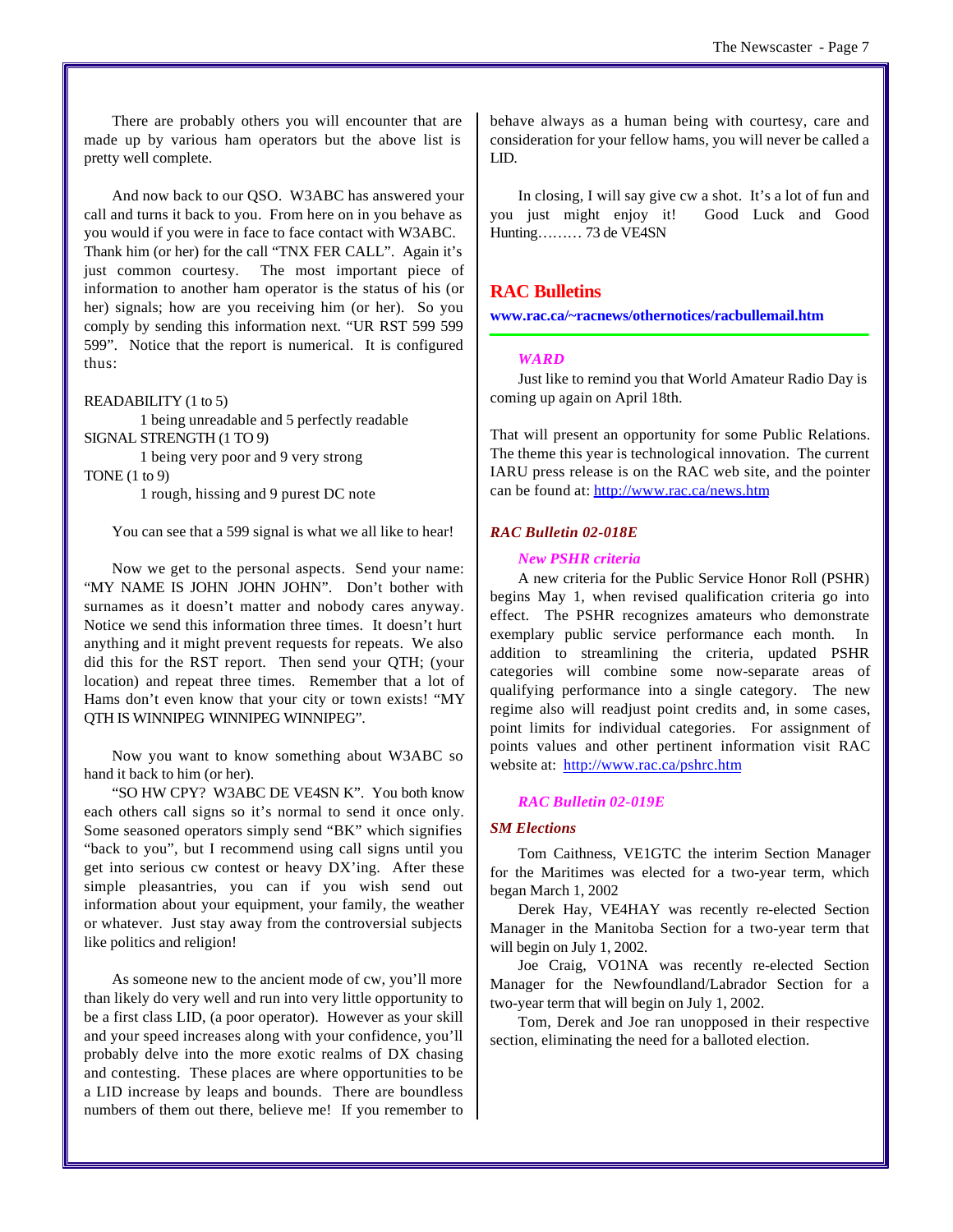#### *WORLD AMATEUR RADIO DAY '2002 Award*

"Amateur Radio: Continuing Innovation in Communication Technology."

The W.A.R.D. Award is designed to commemorate the World Amateur Radio Day celebrated 18 April each year. It is issued by PZK (Polish Amateur Radio Union) and the Editor of MK QTC. The WARD Award is available for at least the following number of contacts: 50 QSOs' on HF bands or 10 QSO's on VHF bands. All contacts must be made at 18 April between 00:00 and 24:00 UTC. A standard application form including the list of QSO's should be sent before 31 May 2002 to: Redakcja MK QTC, ul. Wielmo¿y 5b, 82-337 Suchacz-Zamek, Poland. The price of the WARD Award is 3\$, 5IRC or 5Euro. Full colour Award, sized 210 x 297mm can be seen in <http://qtc.radio.org.pl>. Special prizes: (1) A station which will make the largest number of digital mode QSO's will receive a special prize established by President of PZK and the Editor of MK QTC. (2) A station which will make the largest number of SSB QSO's will receive a special prize established by President of PZK. (3) A station which will make the largest number of CW QSO's will receive a special prize established by the Editor of MK QTC. The WARD Award is available also for SWL's,. *- RAC*

# *World Amateur Radio Day Celebrates Amateurs' Continuing Innovation in Communication Technology*

Amid the much-publicized commercial successes and failures in the telecommunications industry it is easy to overlook the fact that radio amateurs continue to be an important source of innovation in communication technology. A century has passed since Marconi spanned the Atlantic and excited the imaginations of the first generation of amateur wireless experimenters. Amateurs were the first to discover and to exploit the remarkable properties of the ionosphere that permit worldwide communication with less power than it takes to illuminate a light bulb. They were the first to make widespread use of single-sideband voice communication to conserve power and precious radio spectrum. Amateurs applied microprocessors to data communication, popularizing packet radio and developing protocols that are now in widespread use in public safety and other services.

As we enter radio's second century, amateurs continue to lead the way in numerous areas. World Amateur Radio Day, held each year on 18 April to mark the anniversary of the founding of the International Amateur Radio Union in Paris on that date in 1925, provides an opportunity to pause and reflect on these current achievements.

 $\mathscr{\mathscr{E}}$  Digital HF Radio: Radio amateurs are the leading developers of new digital techniques for high-frequency (HF) data and text communication. For example, PacTOR combines the strengths of packet radio and the mode known commercially as SITOR to offer reliable and essentially error-free data communication. Disaster relief agencies have adopted it for use from remote locations where no telecommunications infrastructure is available. PSK31 is a user-friendly mode that provides live keyboard communication at low transmitter power levels when error correction is not required. An implementation of PSK31 using computer sound cards has made this the most popular digital mode for radio amateurs in less than two years. Other developers, building on the success of PSK31, are using sound cards to explore a wide range of other digital modes tailored for the challenging HF environment.

 $\mathscr{\mathscr{E}}$  Software Defined Radios: Perhaps the outstanding example of a DSP radio designed for experimental use is the DSP-10, a transceiver for the 144-MHz amateur band designed by Bob Larkin, W7PUA, of Corvallis, Oregon, USA. Working with Mr. Larkin, a team of amateur software developers is refining a family of programs tailored to explore a wide range of VHF, UHF, and microwave propagation media, including moonbounce (Earth-Moon-Earth) and extended-range tropospheric scatter. These are but examples of what is happening in the 21st Century Amateur Radio Service.

The IARU is the worldwide federation of national Amateur Radio organizations representing radio amateurs in 153 countries. It is a Sector Member of the International Telecommunication Union and is the recognized representative of the Amateur and Amateur-Satellite Services at the ITU. *- RAC*

#### *Introduction to WSJT*

### (APC News Australia)

Imagine regular VHF communications over distances up to 2000 kilometres. That's the promise of WSJT, a mode that is finding increasing use amongst VK VHF operators.

WSJT is a digital mode, designed specifically for meteor scatter communications. It stands for Weak Signal communications by Joe Taylor K1JT. Its advantage for meteor scatter communication is that it sends extremely fast in a standard SSB bandwidth at 147 characters per second or about 1700 words per minute. By virtue of this speed it is possible to send two call signs and a signal report in a tenth of a second meteor ping.

The equipment to make WSJT contacts is fairly modest. A two metre SSB transceiver and a computer (Pentium, at least 75 MHz) is the main hardware required. Then you need a simple PSK-31 interface box, as described in March 2000 AR magazine and some WSJT software. An RF power output of 50 is the practical minimum, with 100 watts providing a worthwhile improvement. A major advantage with WSJT is the small antenna system required. A five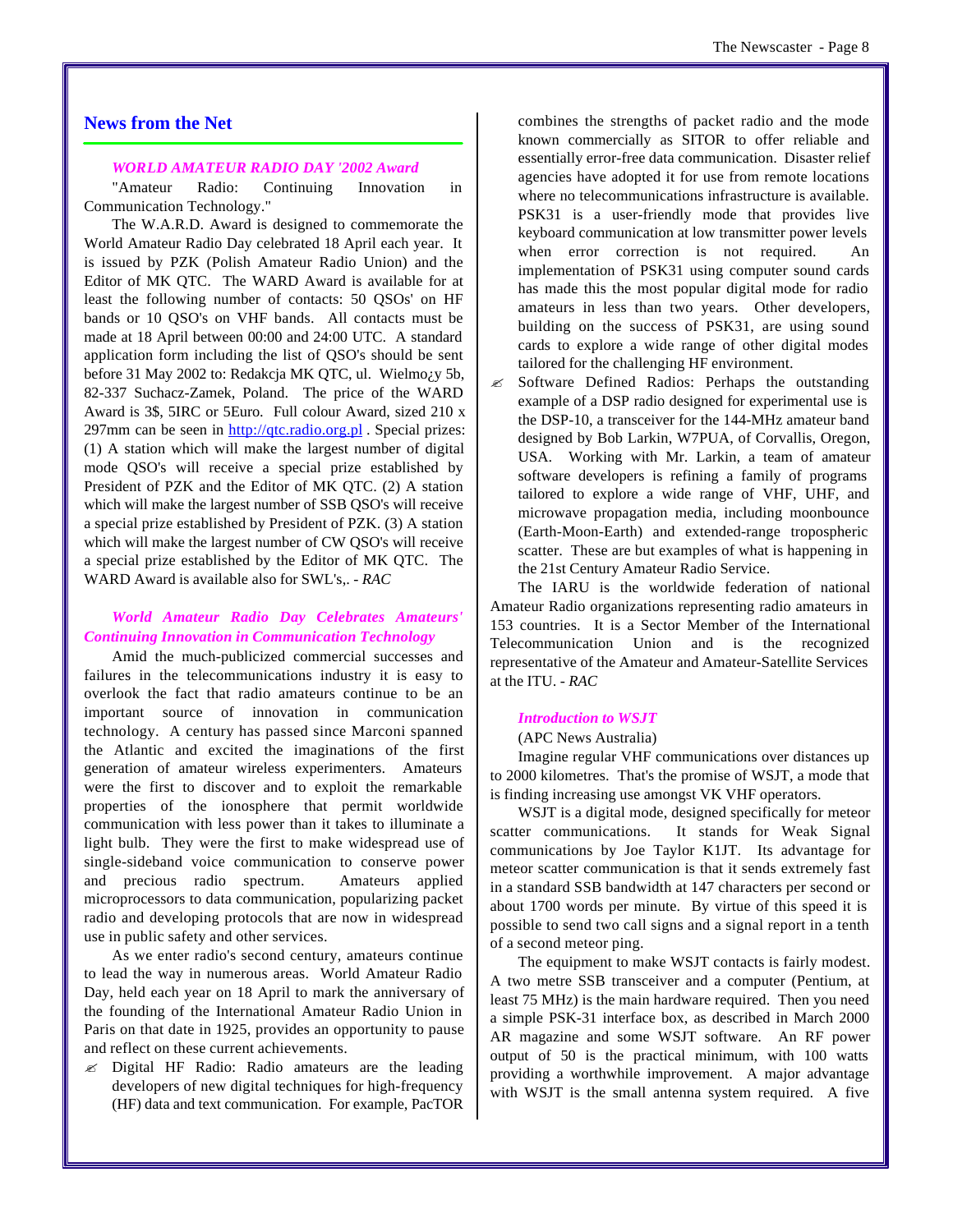element yagi will do as well as a 10 element yagi. Antenna with higher gain and narrower lobes will have been found to do worse. You also do not need to be in a particular good VHF site in order to make WSJT contacts.

WSJT operating procedure is different to the voice or Morse that we are all used to. Generally it takes 20 to 60 minutes to complete a contact, depending on distance and propagation. In south-east Australia there is considerable WSJT activity around 144.230 MHz in the early mornings. Apart from these sked times, there is also sometimes portable activity from rare grid squares.

Australian WSJT pioneer, Rex Moncur VK7MO, has written a detailed article on WSJT activity in Australia. It is highly recommended for anyone seeking a primer on this fascinating mode. You can find it on the WIA Tasmania website. You'll find the URL on the Packet/Internet edition of APC News.

WSJT URL: <http://www.tased.edu.au/tasonline/vk7wia/>

# **Why Should You Join RAC or Renew Your Membership ?**



If you don't know what RAC volunteers

have done for YOU lately, - just read

through this impressive list compiled by Doug Leach VE3XK !

- Pu Provided the RAC Tower Papers, with a complete program for securing neighborhood and municipal approval for a tower. 1997, updated 1999.
- $\upbeta$  Acted for BC and Alberta amateurs in tower disputes, successfully negotiating with Industry Canada to override opposition from local authorities. 1997, 1998, 1999.
- O Defeated an attempt to give type approval to new, higher power, licence exempt devices, on and around 70 cm. 1998.
- Po Proposed a single, certificate/licence document as part of the delegation initiative, now to be implemented by Industry Canada in Year 2000.
- $\Theta$  Proposed a single point of contact for amateur radio certificates and licences (and consistent policy implementation) as part of the delegation initiative, implemented by Industry Canada in June 1, 1999.
- $\Theta$  Proposed a new, consistent, policy for special call signs and special prefixes under the Call Sign Working Group, and further refined it recently, implemented by Industry Canada Sept 16, 1999.
- $\upbeta$  Proposed 10 Metre operation for those with Basic plus 5 WPM, implemented by Industry Canada on Sep 11/99.
- O Introduced the RAC Official Observer program, independent of Industry Canada, to monitor amateur

radio bands, recognize good operating techniques, and to show where marginal operation can be improved.

- $\upbeta$  Sponsored ten Canadian DXCC Field Representatives for DXCC card checking, deployed Sep/99.
- $\upbeta$  Developed an e-mail alias address service for amateurs to avoid need to store hundreds of e-mail addresses.
- $\upbeta$  Published a new improved Study Guide for the Basic Exam - Sixth Edition - Sep/99.
- $\upbeta$  Developed and published the new RAC Operating Manual Sep/98
- O Rejuvenated the Amateur Radio Emergency Service program with new RAC Emergency Coordinator's Manual available for free download by ARES Emergency Coordinators, and ARES Instructor's Manual - June/98
- O Published a new RAC Section Manager's Survival Guide for the RAC Field Organization Oct/98
- O Successfully defended VHF/UHF Bands from Little LEO threat. 1997
- O Promoted Industry Canada adoption of Contraventions Act - employing "ticketing" as graduated enforcement method.
- O Introduced a new RAC Affiliated Club Program with the RAC Affiliated Club President's Workbook. 1998
- $\upbeta$  Introduced a new RAC Audio/Visual Program with nine VHS cassettes covering recruiting, emergency communications, contesting, history, newer modes, etc. 1998
- $\upbeta$  Developed the RAC Foundation to support amateur radio through scholarship, community and research grants. 1998
- O Developed and continuously update the RAC Internet Web Site (including a members-only section) with hundreds of pages of useful information

# *WARC Nominations*

Elections to fill four vacancies on the WARC Executive Committee will be held at the June Meeting. Those elected will take office at the September meeting. The Executive Committee will decide among themselves who will take each position.

A critical challenge over the next few years will be the recruitment and training of new amateur radio operators and their integration into our hobby and our club. Here's a chance to get some experience dealing with this issue and others. Are YOU up to the challenge?

If you are interested, contact the nominating committee, Harm VE4HAZ or David VE4DAR. We are good in the Blue Book. We will be approaching potential nominees as well.